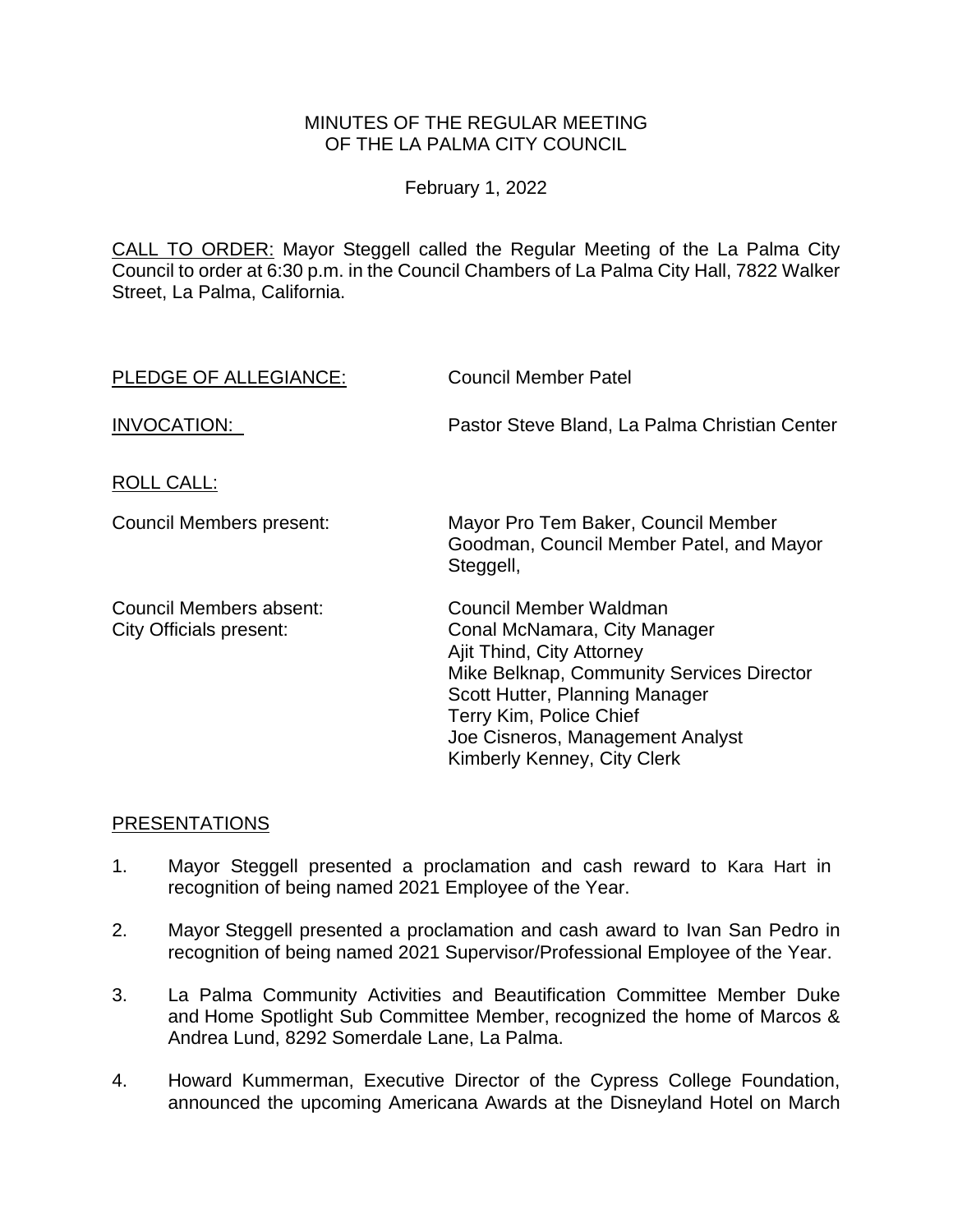26; [noted funds raised for this event helps disadvantaged students to succeed;](https://lapalma.granicus.com/MediaPlayer.php?view_id=&clip_id=1206&meta_id=161762)  [and recognized Mic and Dee Vincenti](https://lapalma.granicus.com/MediaPlayer.php?view_id=&clip_id=1206&meta_id=161762) as La Palma's 2021 Citizen of the Year.

#### [ORAL COMMUNICATIONS](https://lapalma.granicus.com/MediaPlayer.php?view_id=&clip_id=1276&meta_id=171653)

No members of the public wished to speak.

#### [RECESS THE CITY COUNCIL AND CONVENE AS THE CITY OF LA PALMA AS](https://lapalma.granicus.com/MediaPlayer.php?view_id=&clip_id=1276&meta_id=171661)  [SUCCESSOR AGENCY TO THE DISSOLVED COMMUNITY DEVELOPMENT](https://lapalma.granicus.com/MediaPlayer.php?view_id=&clip_id=1276&meta_id=171661)  [COMMISSION AT 6:52](https://lapalma.granicus.com/MediaPlayer.php?view_id=&clip_id=1276&meta_id=171661) P.M.

City Clerk Kenney stated, "The City Council will now recess and convene as the Successor Agency to the Dissolved Community Development Commission of the City of La Palma. Members of the La Palma City Council receive no compensation or stipend as a result of convening or participating in either the Successor Agency or otherwise as serving as members of the Successor Agency."

#### [CONSENT CALENDAR](https://lapalma.granicus.com/MediaPlayer.php?view_id=&clip_id=1276&meta_id=171655)

1. Approval of Successor Agency Minutes

Minutes of the January 18, 2022, Regular Meeting of the Successor Agency.

Council Member Goodman made a motion to approve Consent Calendar Item A.

The motion was seconded by Council Member Patel and carried on the following vote:

| AYES: | Mayor Pro Tem Baker, Council Member<br>Goodman, Council Member Patel, and Mayor<br>Steggell |
|-------|---------------------------------------------------------------------------------------------|
| NOES: | <b>None</b>                                                                                 |

- 
- ABSENT: Council Member Waldman

#### PUBLIC HEARINGS

None Scheduled.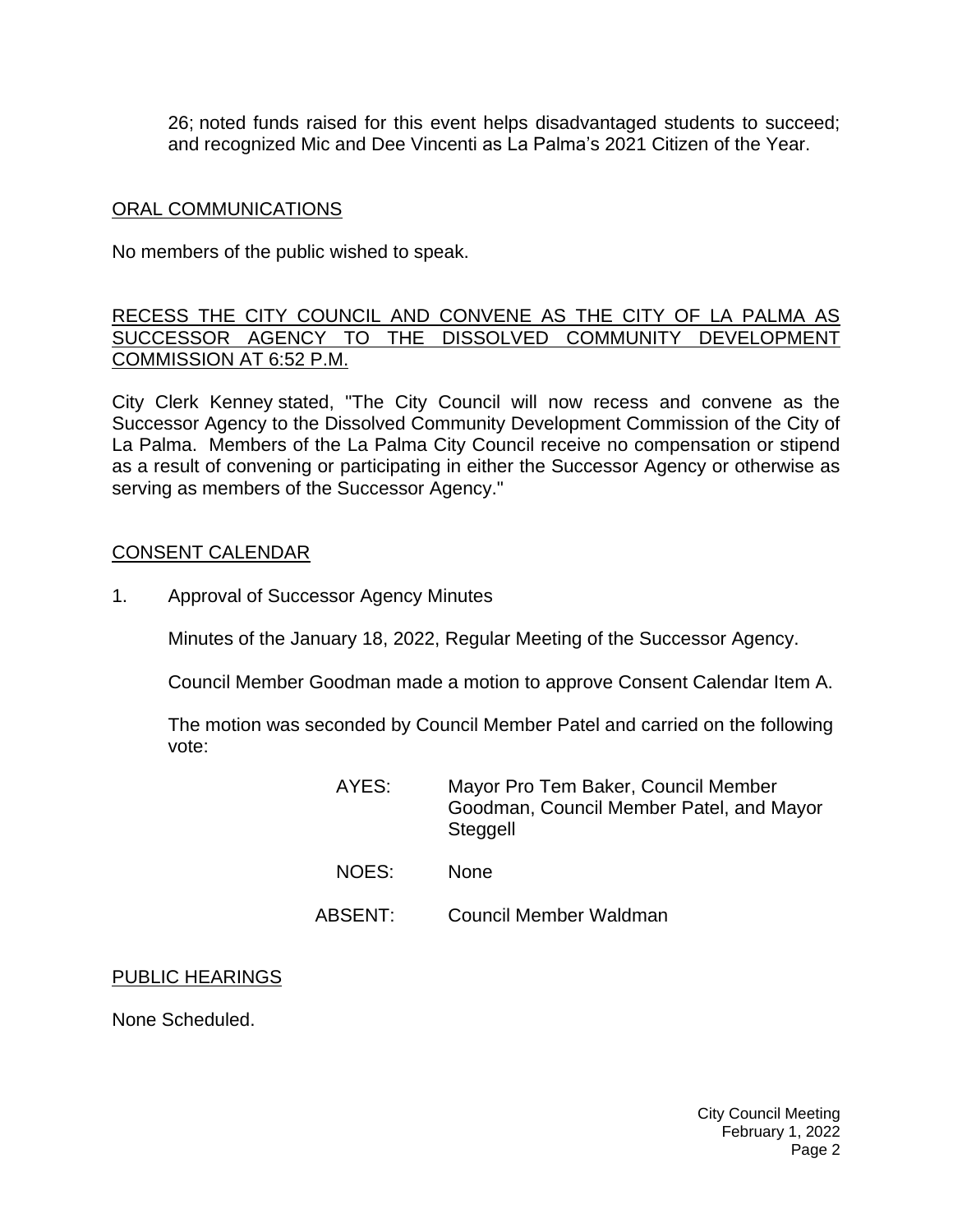## REGULAR ITEMS

None Scheduled.

# [ADJOURN THE CITY OF LA PALMA AS SUCCESSOR AGENCY TO THE DISSOLVED](https://lapalma.granicus.com/MediaPlayer.php?view_id=&clip_id=1276&meta_id=171663)  [COMMUNITY DEVELOPMENT COMMISSION AND RECONVENE AS THE CITY](https://lapalma.granicus.com/MediaPlayer.php?view_id=&clip_id=1276&meta_id=171663)  [COUNCIL AT 6:53](https://lapalma.granicus.com/MediaPlayer.php?view_id=&clip_id=1276&meta_id=171663) P.M.

### [CONSENT CALENDAR](https://lapalma.granicus.com/MediaPlayer.php?view_id=&clip_id=1276&meta_id=171665)

1. Waive the Reading of All Ordinances

Waive the reading of all Ordinances in their entirety and read by title only.

2. Approval of Council Minutes

Minutes of the January 18, 2022, Regular Meeting, and January 27, 2022, Special Meeting of the City Council.

3. Approval of Register of Demands

Adopt Resolution No. 2022-07 approving the Registers of Demands for February 1, 2022.

4. City of La Palma Second Quarter Cash and Investment Report, Fiscal Year 2021- 22, as of December 31, 2021

Receive and file the Cash and Investment Report for the second quarter of fiscal year 2021-22.

5. Appointments to the Community Activities and Beautification (CAB) Citizen **Committee** 

Re-appoint Noella Lew and Sally Alvis and appoint Janet Conklin to the Community Activities and Beautification (CAB) Committee with four-year terms expiring December 31, 2026.

6. Resolution Certifying the City's Commitment to Projects Submitted for Inclusion in the 2021 Federal Transportation Improvement Program (FTIP)

Adopt Resolution 2022-08 certifying that the City has the resources to fund the projects in the Fiscal Year 2020/21 to 2025/26 Transportation Improvement Program (TIP) and affirms its commitment to implement all projects in the program.

> City Council Meeting February 1, 2022 Page 3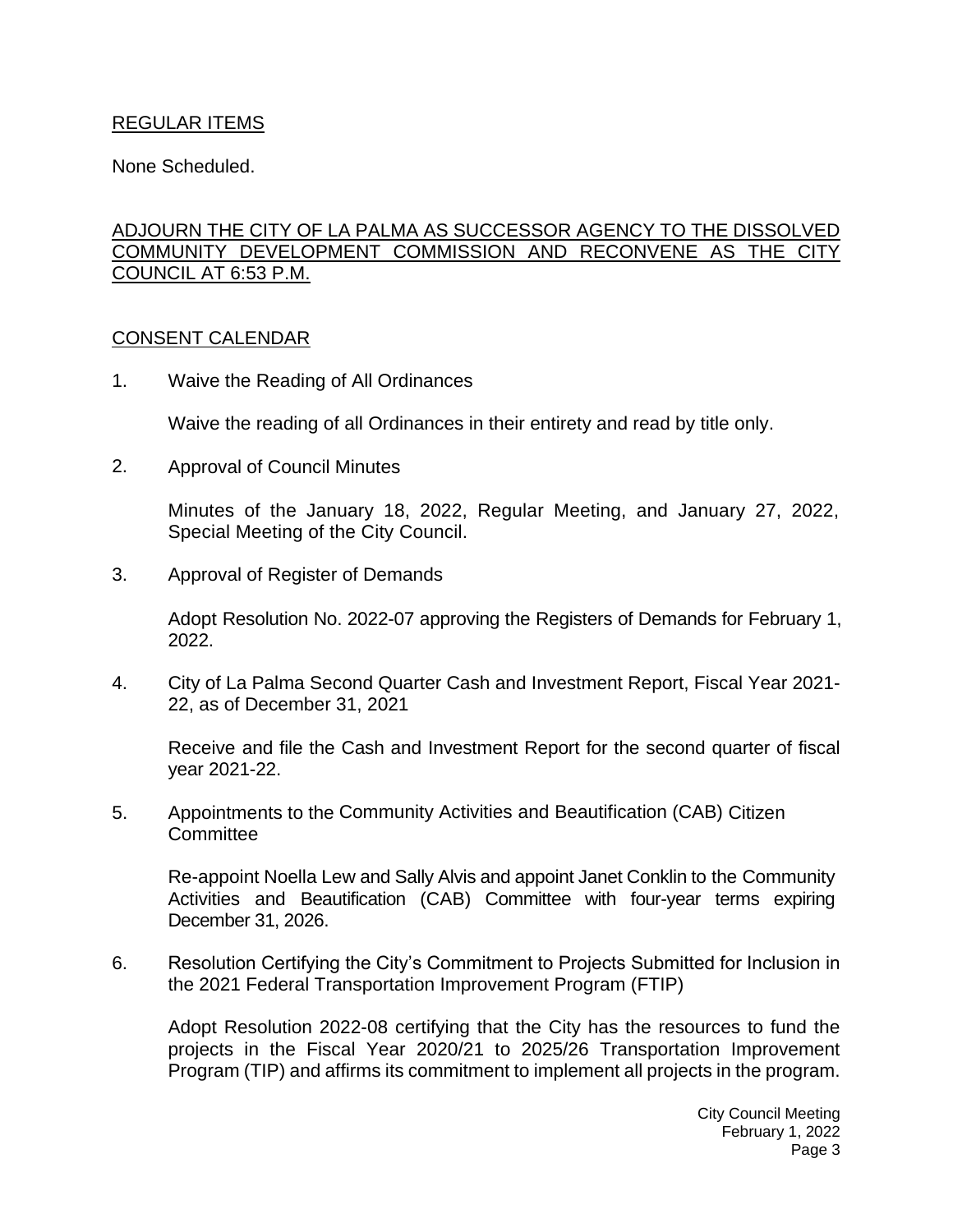7. Resolution Certifying the City's Commitment to Projects Submitted for Inclusion in the 2023 Federal Transportation Improvement Program (FTIP)

Adopt Resolution 2022-09 certifying that the City has the resources to fund the projects in the Fiscal Year 2022/23 to 2027/28 Transportation Improvement Program (TIP) and affirms its commitment to implement all projects in the program.

8. Amendment to Agreement with Empire Pipe Cleaning and Equipment Inc.

Approve and authorize the Mayor to execute an amendment to the Agreement with Empire Pipe Cleaning and Equipment Inc. for general sewer cleaning maintenance services and closed circuit TV (CCTV) inspection and review.

9. Amendment to Agreement with MJC Construction, Inc

Approve and authorize the Mayor to execute an amendment to the Agreement with MJC Construction, Inc. for general sewer repairs and/or relining of sewer infrastructure

10. Resolution Authorizing Grant Application(s) for the Senate Bill (SB) 1383 Local Assistance Grant Program

Adopt Resolution 2022-10 authorizing staff to file an application with the California Department of Resources Recycling and Recovery to receive \$25,000 in grant funding from the Senate Bill (SB) 1383 Local Assistance Grant Program pursuant to Chapter 395, Statutes of 2016.

11. Adoption of Resolution Designating Certain Employees as Code Enforcement Officials and Adopting Safety Standards Policy for Code Enforcement Officials

Receive and file the staff report and adopt Resolution 2022-11 of the City Council of the City of La Palma designating certain employees as Code Enforcement Officials and Safety Standards Policy for Code Enforcement Officials.

12. Agreement with Anaheim Family YMCA to conduct Aquatics Program and Summer Swimming Lessons

Approve and authorize the Mayor to execute an Agreement with Anaheim Family YMCA to conduct Aquatics Program and Summer Swimming Lessons.

Council Member Patel made a motion to approve Consent Calendar Items 1 through 12.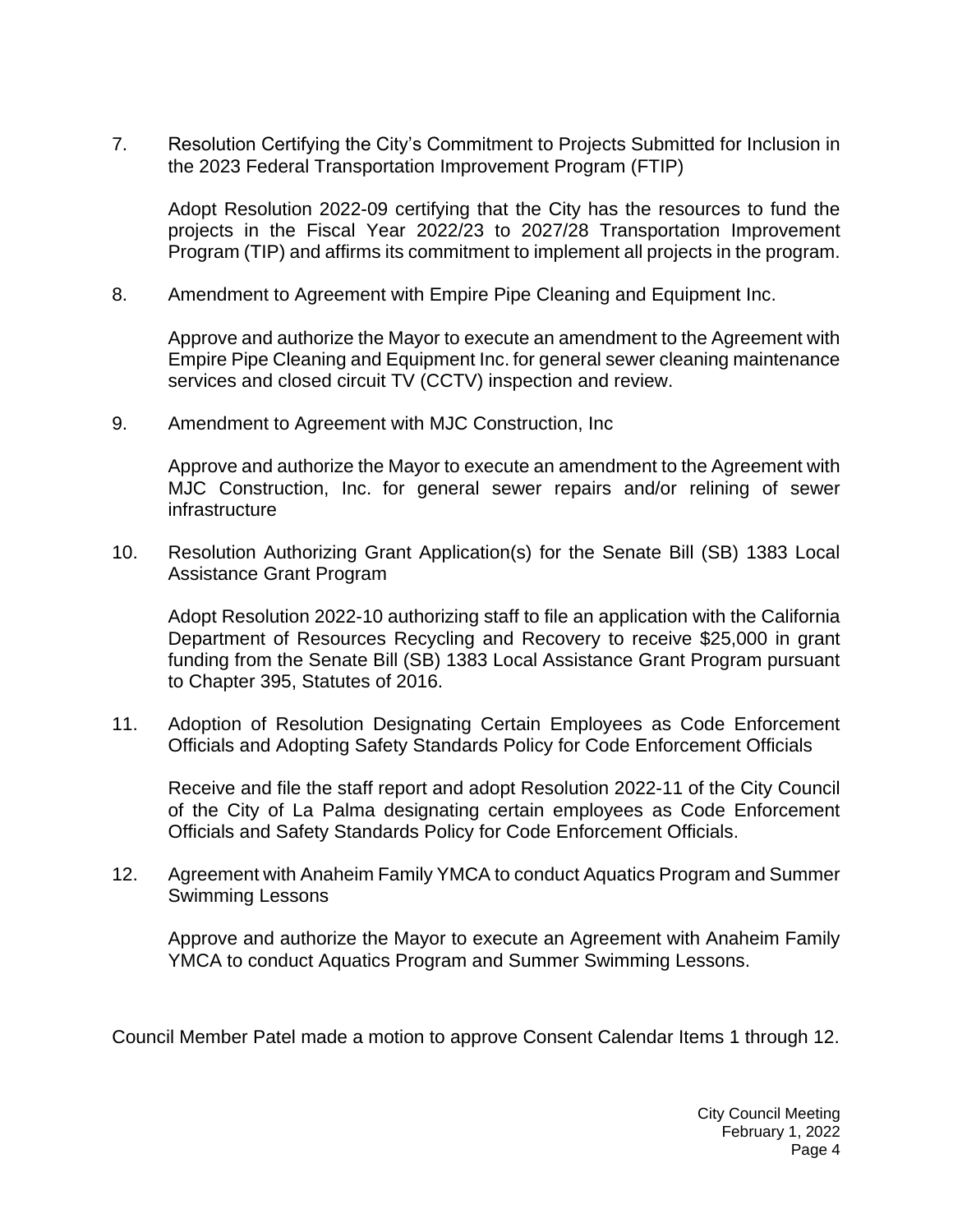The motion was seconded by Mayor Pro Tem Baker and carried on the following vote:

AYES: Mayor Pro Tem Baker, Council Member Goodman, Council Member Patel, and Mayor **Steggell** 

- NOES: None
- ABSENT: Council Member Waldman

[PUBLIC HEARINGS](https://lapalma.granicus.com/MediaPlayer.php?view_id=&clip_id=1276&meta_id=171667)

None Scheduled.

#### [REGULAR ITEMS](https://lapalma.granicus.com/MediaPlayer.php?view_id=&clip_id=1276&meta_id=171669)

None Scheduled.

### [COUNCIL MEMBER AB1234 REPORTS, REPORTS FROM CITY-AFFILIATED](https://lapalma.granicus.com/MediaPlayer.php?view_id=&clip_id=1276&meta_id=171671)  [COMMITTEES, AND COUNCIL REMARKS](https://lapalma.granicus.com/MediaPlayer.php?view_id=&clip_id=1276&meta_id=171671)

**Mayor Pro Tem Baker** attended a tour of the City Yard; Orange County Mosquito and Vector Control District (OCMVCD) New Trustee Orientation; the OCVCD Board of Trustees Meeting; the annual Strategic Planning/Goal Setting Session; a Special Meeting regarding Labor Negotiations.

**Council Member Goodman** attended the annual Strategic Planning/Goal Setting Session; a Special Meeting regarding Labor Negotiations; the California Joint Powers Insurance Authority (CJPIA) Executive Committee meeting; and the Orange County Sanitation District's (OCSD) Board of Directors Meeting.

**Council Member Patel** attended the annual Strategic Planning/Goal Setting Session; a Special Meeting regarding Labor Negotiations; a meeting with Congresswoman Michelle Steel; congratulated Ivan San Pedro and Kara Hart on their recognition; and congratulated Mayor Steggell on her new appointment as the Orange County Fire Authority's (OCFA) Chairperson; and wished everyone a Happy Lunar New Year.

**Mayor Steggell** attended the annual Strategic Planning/Goal Setting Session; the OCFA Board of Directors meeting where she was appointed as Chairperson; the OCFA Human Resource meeting; wanted to remind everyone that the La Palma Community Foundation is going to have a Country Jubilee and invited the public; and Happy Lunar New Year.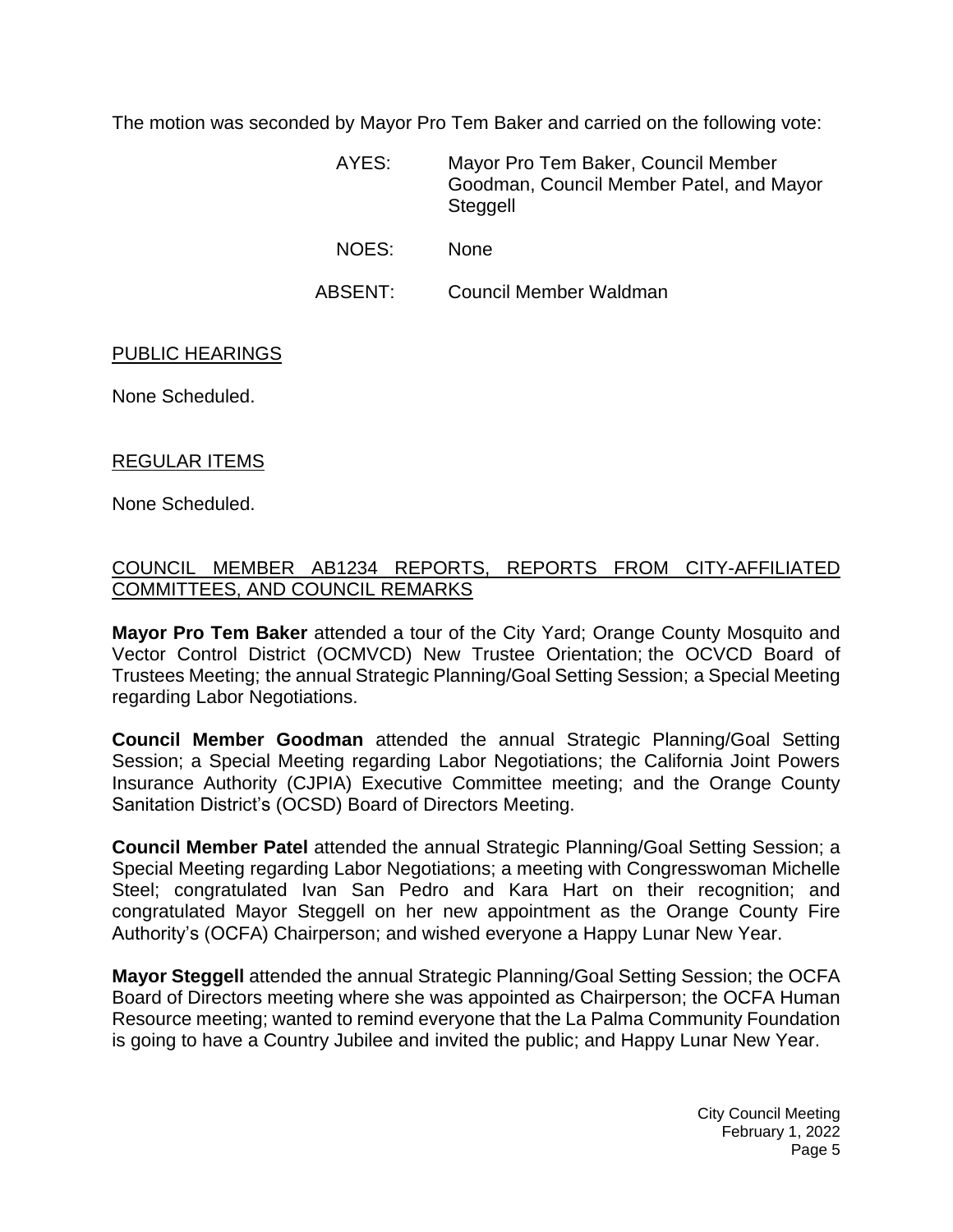## [CITY MANAGER REMARKS](https://lapalma.granicus.com/MediaPlayer.php?view_id=&clip_id=1276&meta_id=171673)

**City Manager McNamara** congratulated Mayor Steggell on her appointment to the OCFA as their Chairperson; discussed the future plans of the City's Transient Occupancy Tax (TOT) recruitment of a consulting firm on the Agenda and whether the City Council would like to interview the consultants; noted his out of office dates while at the Cal-Cities City Manager Conference; and that he will pass it over to the Police Department and Community Services Department for an update to the City Council on certain projects that were brought up during the Goal Setting Session. He closed by wishing everyone a happy Valentine's day.

Police Chief Kim reported that the Police Department continues the ongoing Supervisor Testing Process to help assist in future vacant positions and with succession planning; that they are planning to soon launch their own social media site as the City Council requested to make their department more accessible to the community and report on the department's activity/

Mayor Pro Tem Baker noted the amount of trash going into the flood channel from the homeless situation and asked for resolution.

Police Chief Kim responded that this is something the Police Department has been attending to for a number of years; that officers go into the flood control on a regular basis to see if there are certain needs the City can provide and have had to address some of the trash issues by distributing trash bags to help the homeless clean up after themselves even though it's not City's jurisdiction; and that the City works with teams from Los Angeles County who have jurisdiction over this area.

Mayor Steggell announced her support for the Police Department's Social Media campaign.

Community Services Director Belknap gave an update on the Festival of Nations; that Staff is currently in the planning stages for the event to happen on April 30, 2022; that the event is focused on bringing all the cultures together; that there will be a hometown parade with local groups and cars; that the event will include carnival activities and games, food trucks, a beer and wine garden, vendors, a special kids area with a petting zoo, and stage entertainment; and that if anyone is interested in participating, Staff will be happy to help get them started.

Discussion ensued regarding appreciation for Staff's work in bringing this multicultural event to fruition; and that the La Palma Community Foundation would like to be in the event.